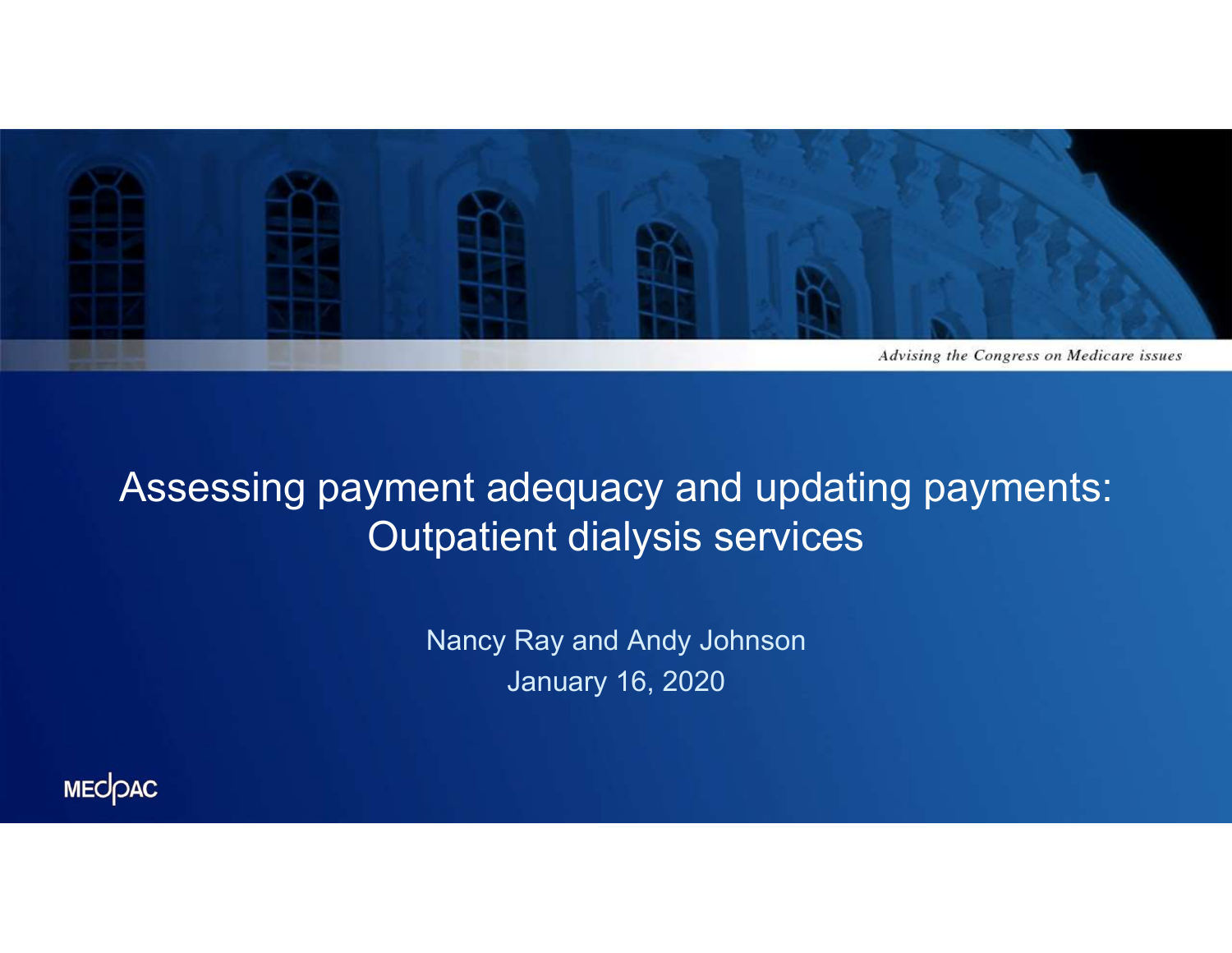#### Overview of outpatient dialysis services, 2018

- Outpatient dialysis services used to treat individuals with end-stage renal disease (ESRD)
- **FFS beneficiaries: About 395,000**
- **Providers: About 7,400 dialysis facilities**
- **Medicare FFS dialysis spending: \$12.7 billion**

Source: MedPAC analysis of 100 percent claims submitted to dialysis facilities to CMS and CMS's Dialysis Compare files. Data are preliminary and subject to change.

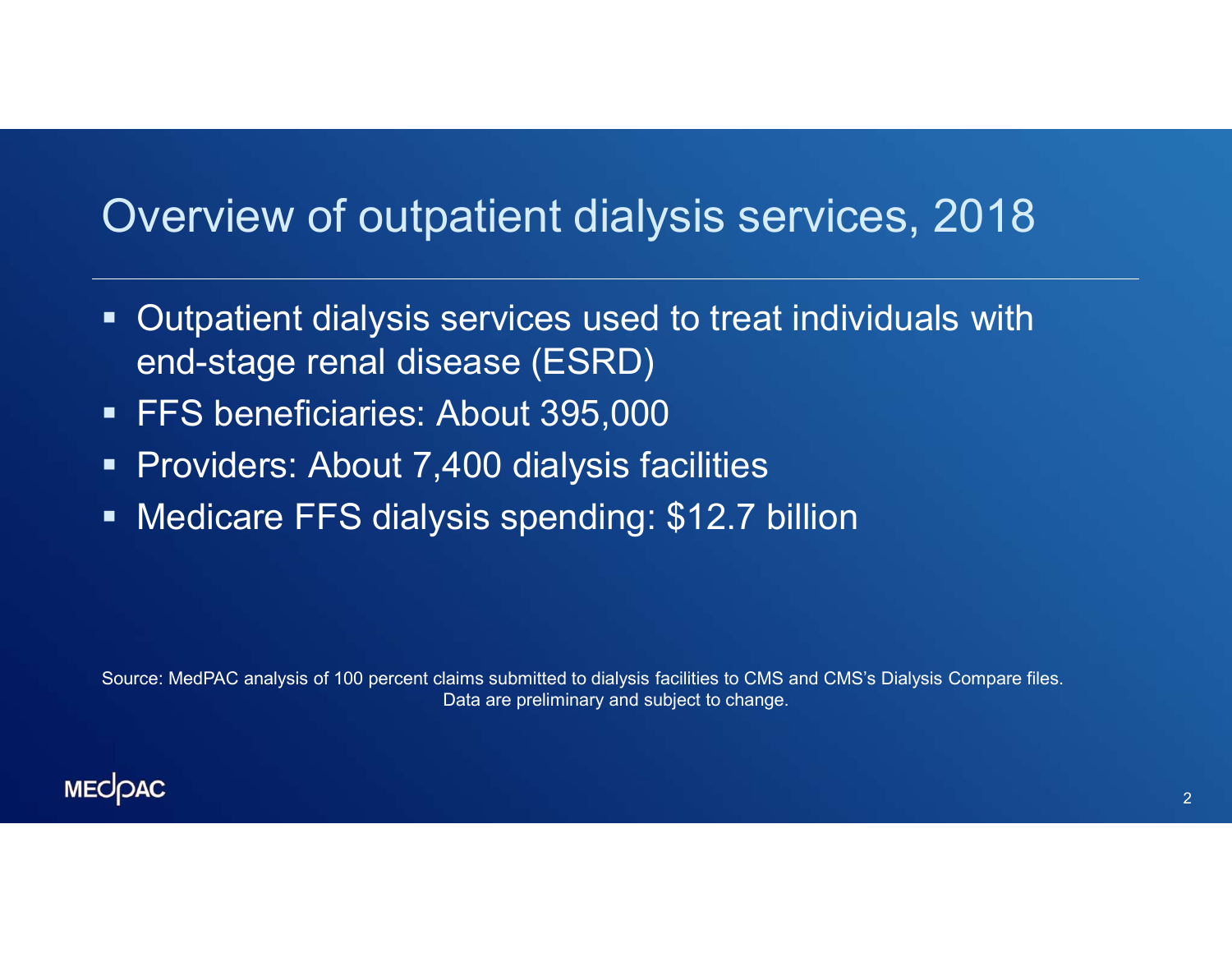## Follow-up from December meeting

- **The 2019 ESRD Quality Incentive Program** 
	- 73% facilities experienced no payment reduction
	- 27% of facilities experienced reduced payments of 0.5 percent to 2 percent (the maximum payment reduction)\*
- **Differences in outcomes between home and in-center dialysis** 
	- **Difficult to assess because of self-selection bias**
	- **Findings from observational studies show mixed results**
	- **Each dialysis method has advantages and disadvantages**
- First two years of ESRD Seamless Care Organizations resulted in:
	- **E.** Lower Parts A and B spending
	- **Fewer acute inpatient admissions**
	- **Lower catheter use**

**MECOAC** 

\*Based on analysis of CMS's Dialysis Compare File for facilities with a quality score. Data are preliminary and subject to change. And the control of the control of the control of the control of the control of the control of the control of the control of the control of the control of the control of the contr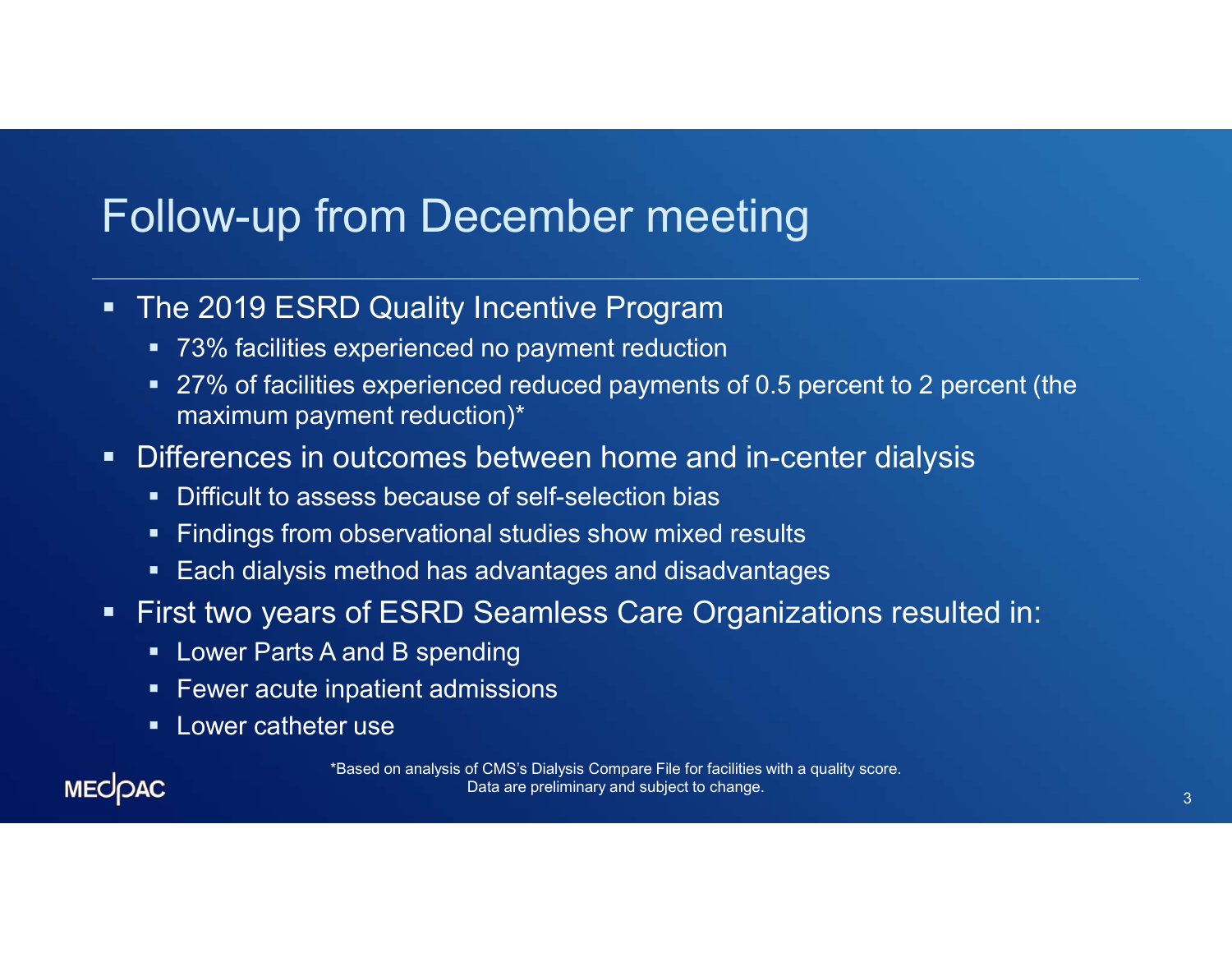## Summary: Outpatient dialysis payment adequacy indicators generally positive

| Summary: Outpatient dialysis payment adequacy<br>indicators generally positive                                          |                                                                                                                                                |                                                                                                                                |                                                                                                  |  |
|-------------------------------------------------------------------------------------------------------------------------|------------------------------------------------------------------------------------------------------------------------------------------------|--------------------------------------------------------------------------------------------------------------------------------|--------------------------------------------------------------------------------------------------|--|
| Beneficiaries'<br>access to care                                                                                        | <b>Quality of</b><br>care                                                                                                                      | Access to capital                                                                                                              | Medicare payments<br>and providers' costs                                                        |  |
| Growth in<br>$\bullet$ .<br>provider supply<br>and capacity<br><b>Positive</b><br>$\bullet$<br>marginal profit<br>(18%) | <b>Modest</b><br>$\bullet$ .<br>increase in<br>home dialysis<br><b>use</b><br><b>Mortality and</b><br>$\bullet$<br>readmission<br>rates steady | <b>Continued entry</b><br>$\bullet$<br>of for-profits<br><b>Sector viewed</b><br>$\bullet$<br>favorably by<br><i>investors</i> | 2018 Medicare<br>$\bullet$ .<br>margin: $2.1\%$<br>2020 projected<br>$\bullet$ .<br>margin: 2.4% |  |
| <b>Positive</b>                                                                                                         | <b>Stable</b>                                                                                                                                  | <b>Positive</b>                                                                                                                | <b>Positive</b>                                                                                  |  |
| <b><i>IECOAC</i></b>                                                                                                    |                                                                                                                                                |                                                                                                                                |                                                                                                  |  |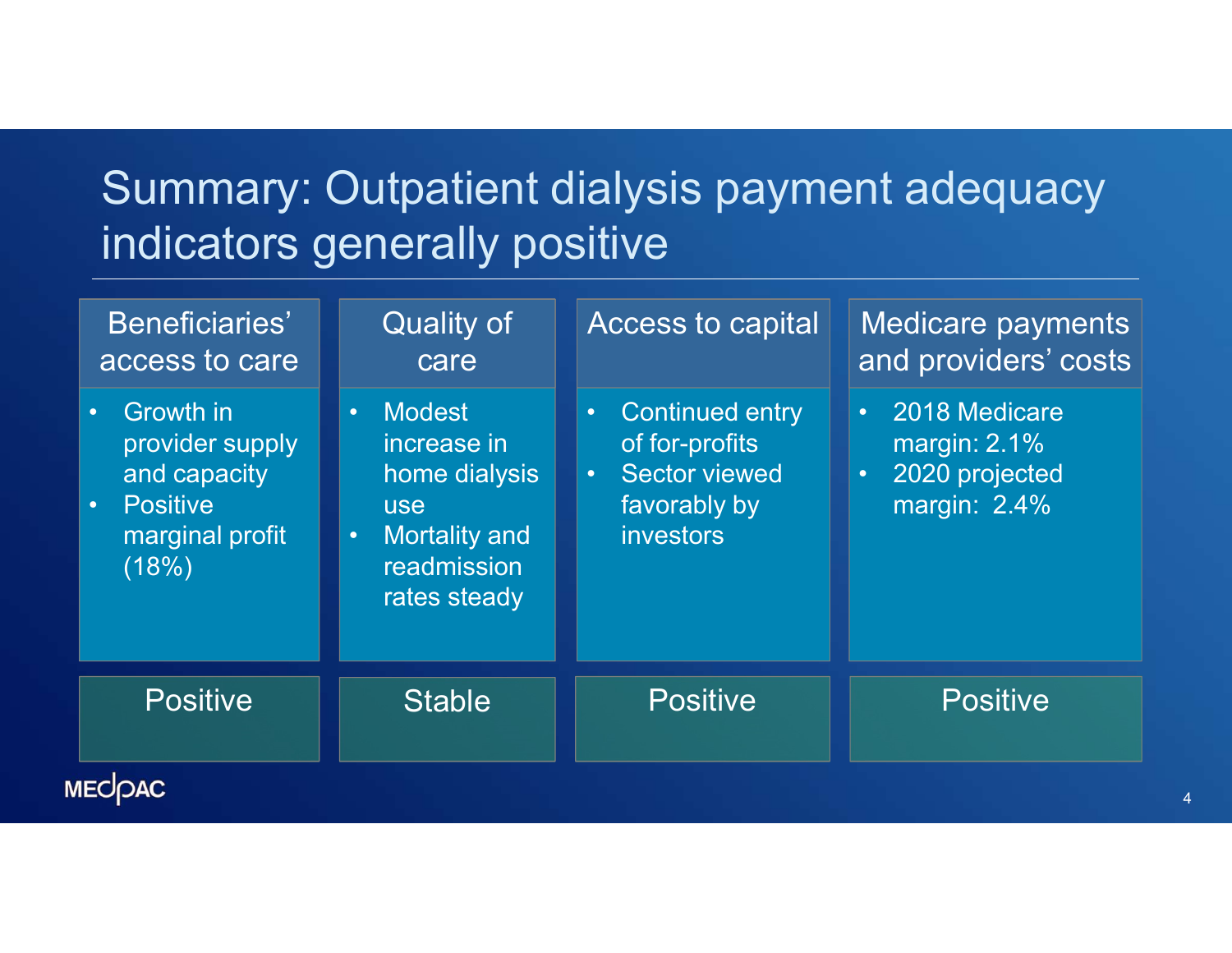

#### Improving the ESRD PPS: Refining the transitional drug add-on payment adjustment (TDAPA)

Andy Johnson and Nancy Ray January 16, 2020

MECOAC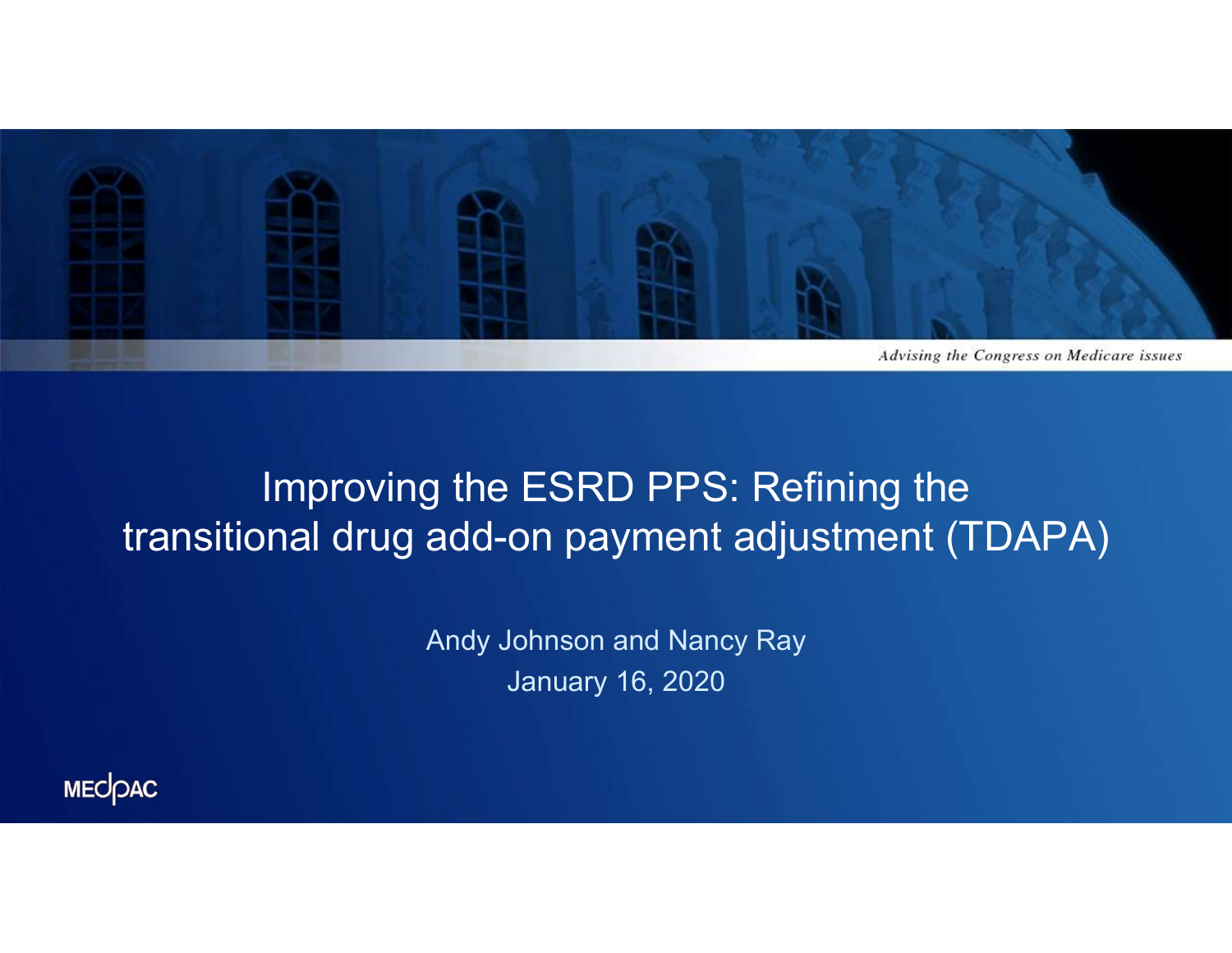#### Overview of dialysis drugs in the ESRD PPS

- **Prior to 2011, many commonly-used drugs were paid separately**
- MIPPA established the ESRD bundle and required the inclusion of all ESRD-related drugs:\*
	- Drugs already in the composite rate (a smaller bundle used before 2011)
	- **ESAs used to treat ESRD (paid separately before 2011)**
	- Other drugs and biologicals used to treat ESRD (paid separately before 2011)
	- \*Oral-only drugs excluded until 2025, or until a non-oral form is available
- Since 2011, Medicare has paid dialysis facilities a per treatment amount that covers all items and services in the ESRD bundle
	- **Including equipment, supplies, labor, labs, and drugs related to treating ESRD**

**MECOAC** <sup>2</sup> Medicare Improvement for Patients and Providers Act of 2008 (MIPPA). Erythropoietin stimulating agents (ESAs).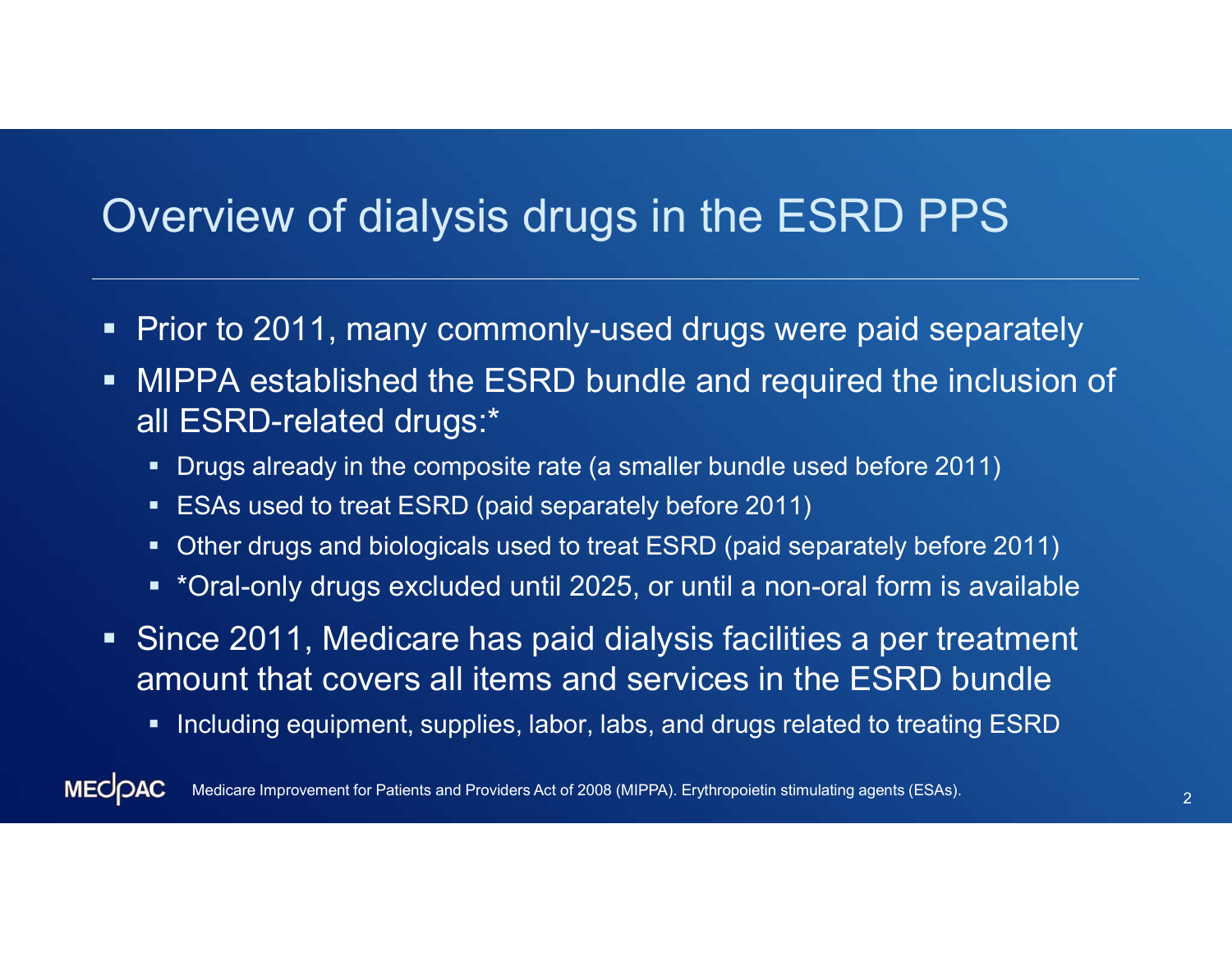## Drugs in the ESRD bundle by functional category

- To implement the bundle, CMS categorized ESRD-related drugs in 11 functional categories
	- **If Identifying ESRD-related drugs by category would allow CMS to respond to** changes in drug therapies over time
	- CMS implied that new drugs in an existing functional category would be included in the bundle when they became available
- **How would the ESRD PPS address new ESRD-related drugs?** 
	- **Depends on whether or not the new drug is in an existing functional category**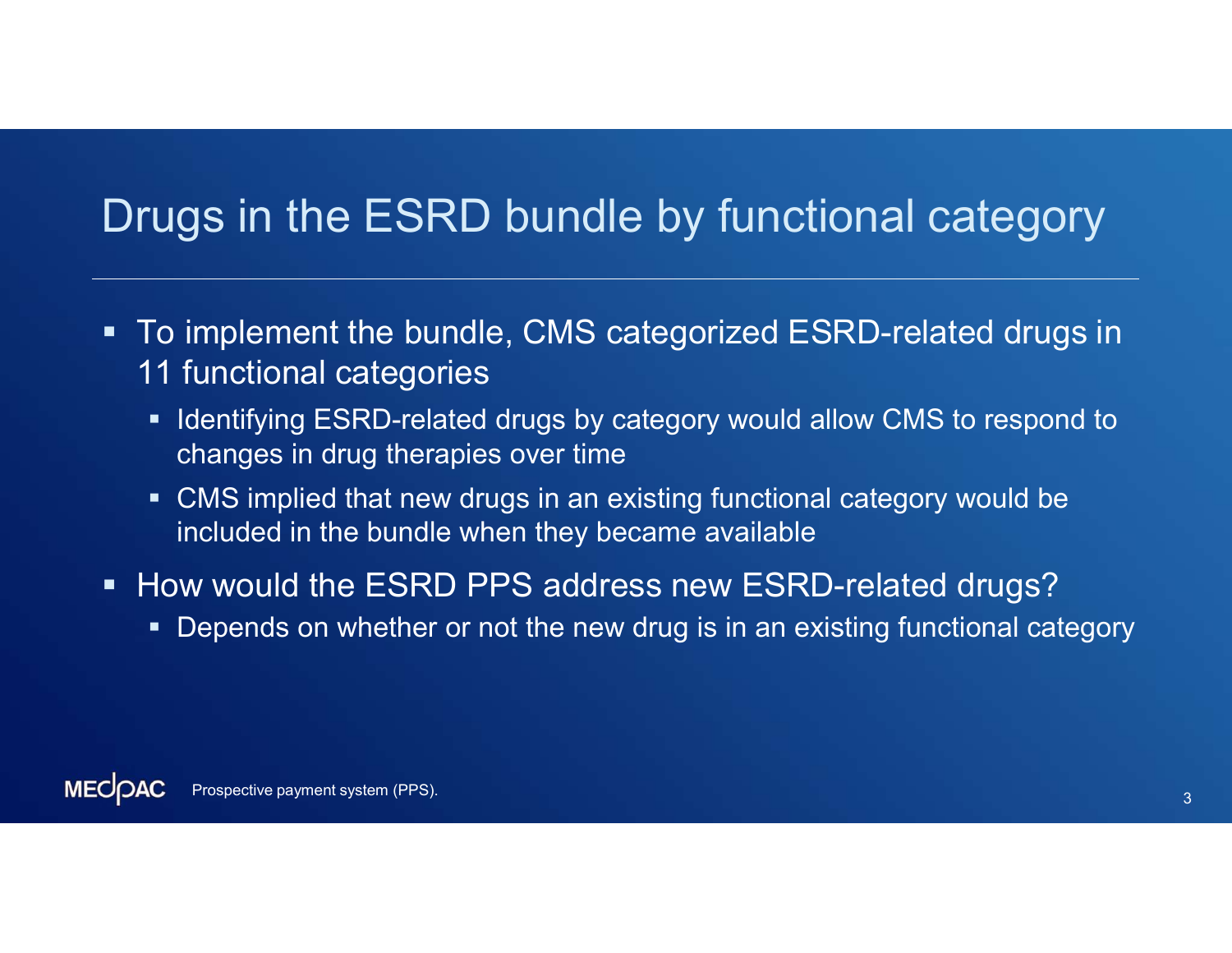## TDAPA policy for new ESRD drugs depends on whether they are in an existing functional category

| TDAPA policy for new ESRD drugs depends on                            |                                               |                                           |  |  |
|-----------------------------------------------------------------------|-----------------------------------------------|-------------------------------------------|--|--|
| whether they are in an existing functional category                   |                                               |                                           |  |  |
| <b>New ESRD-related drugs that:</b>                                   | Are not in an existing<br>functional category | Are in an existing<br>functional category |  |  |
| Initial policy year                                                   | 2016                                          | 2020                                      |  |  |
| How is payment set?                                                   | <b>ASP</b>                                    | <b>ASP</b>                                |  |  |
| Length of add-on payment period                                       | At least 2 years                              | 2 calendar years                          |  |  |
| Is the ESRD PPS base rate updated<br>at end of add-on payment period? | Yes                                           | <b>No</b>                                 |  |  |



Transitional drug add-on payment adjustment (TDAPA). Average sales price (ASP). Prospective payment system (PPS).  $\overline{a}$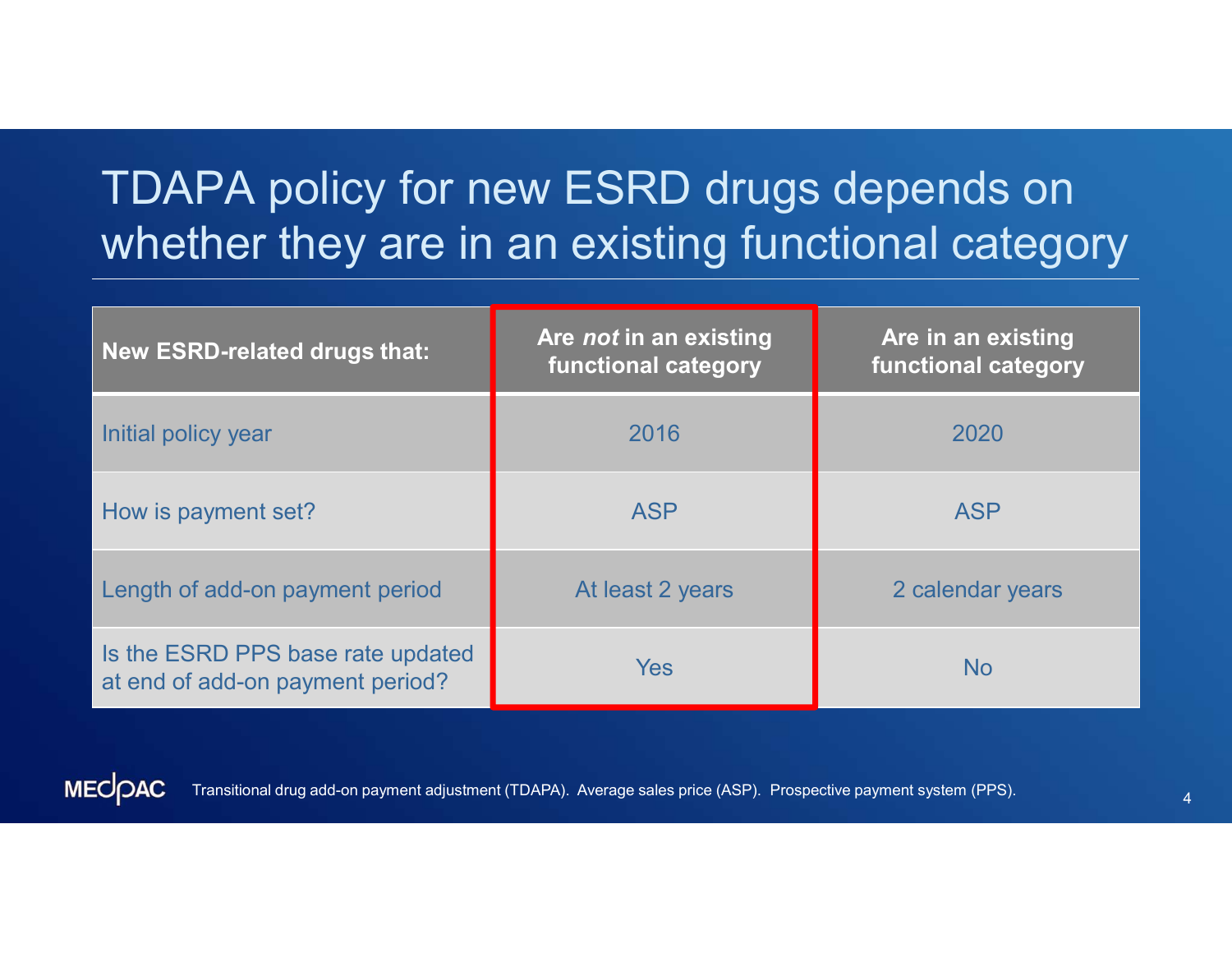## New ESRD drugs not in an existing functional category

- PAMA directed the Secretary to establish a drug designation process
	- How to include new injectable and intravenous products in the bundle
- For new ESRD-related drugs not in a functional category:
	- **Facilities receive TDAPA equal to average sales price for at least two years**
	- Thereafter, the drug is included in the bundle by modifying or adding a functional category, and ESRD PPS base rate is updated to account for the expansion to the bundle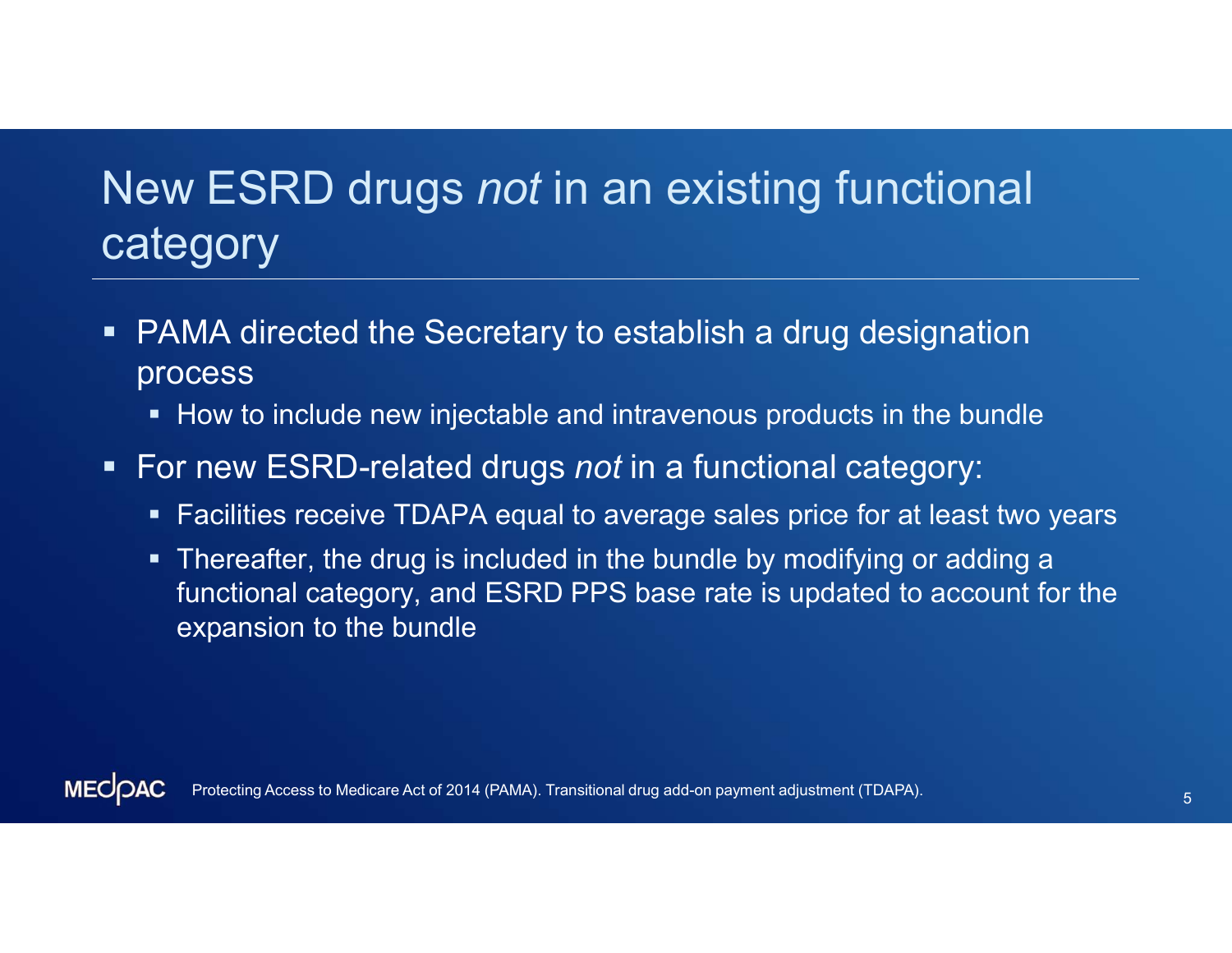# TDAPA policy for new ESRD drugs depends on whether they are in an existing functional category

| TDAPA policy for new ESRD drugs depends on<br>whether they are in an existing functional category |                                           |  |  |
|---------------------------------------------------------------------------------------------------|-------------------------------------------|--|--|
| Are not in an existing<br>functional category                                                     | Are in an existing<br>functional category |  |  |
| 2016                                                                                              | 2020                                      |  |  |
| <b>ASP</b>                                                                                        | <b>ASP</b>                                |  |  |
| At least 2 years                                                                                  | 2 calendar years                          |  |  |
| <b>Yes</b>                                                                                        | <b>No</b>                                 |  |  |
|                                                                                                   |                                           |  |  |



Transitional drug add-on payment adjustment (TDAPA). Average sales price (ASP). Prospective payment system (PPS).  $\overline{6}$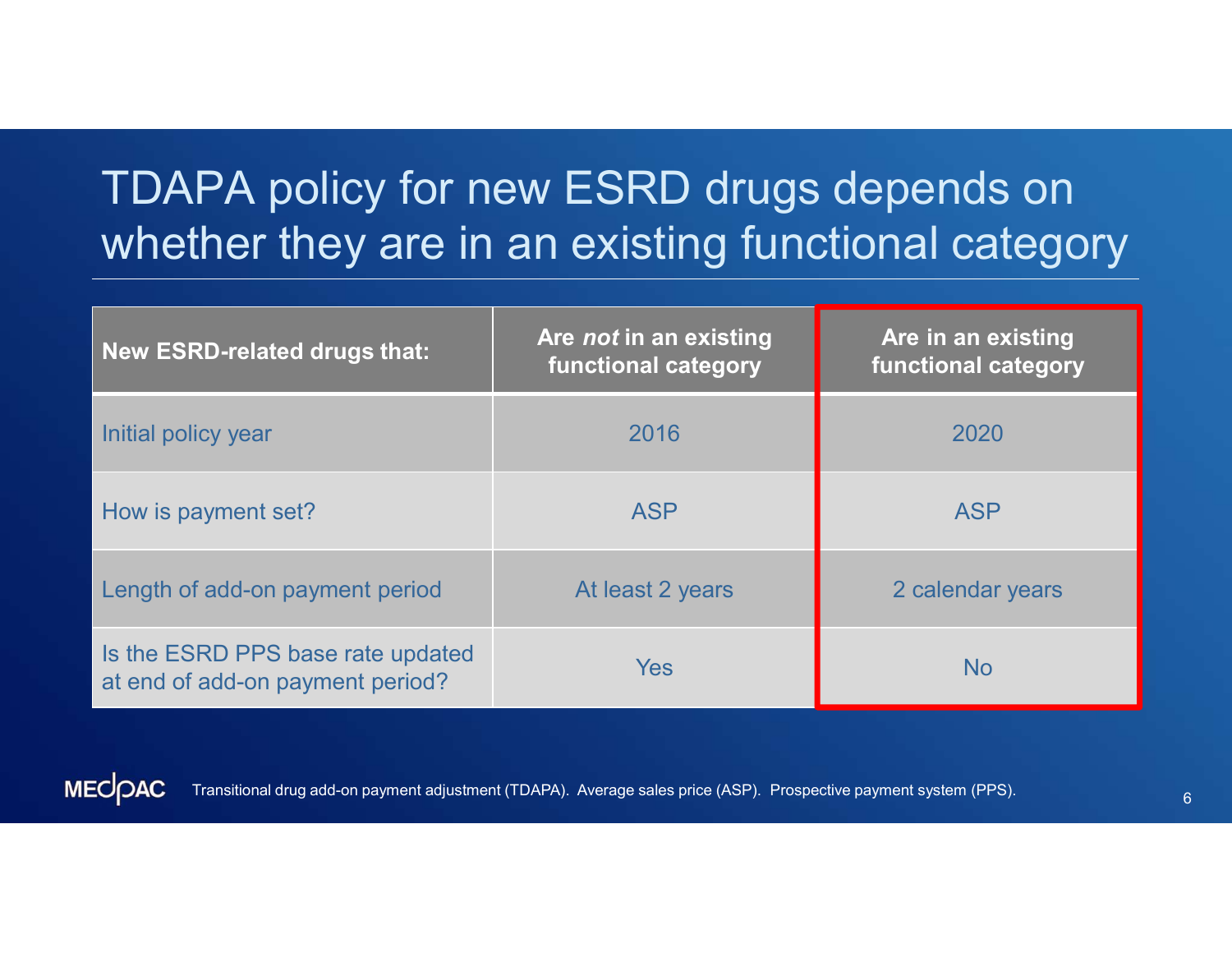# New ESRD drugs in an existing functional **category**

- **Initially, CMS included these drugs in the bundle, covering them** under the existing base rate (i.e., no TDAPA)
- CMS expanded TDAPA eligibility to include some of these drugs
	- Applied criteria based on FDA approval pathways to include new molecular entities, drugs with new active ingredient, and biosimilars, among others
	- **Excludes drugs that are "new" due to change in pill size or inactive** ingredient, that were previously available over-the-counter, and generics
- TDAPA payment for new drugs in an existing functional category
	- Paid at average sales price for two years (in addition to full ESRD base rate)
	- Thereafter, the new drug is included in the bundle with no change to the base rate

**MECOAC** <sup>7</sup> Transitional drug add-on payment adjustment (TDAPA).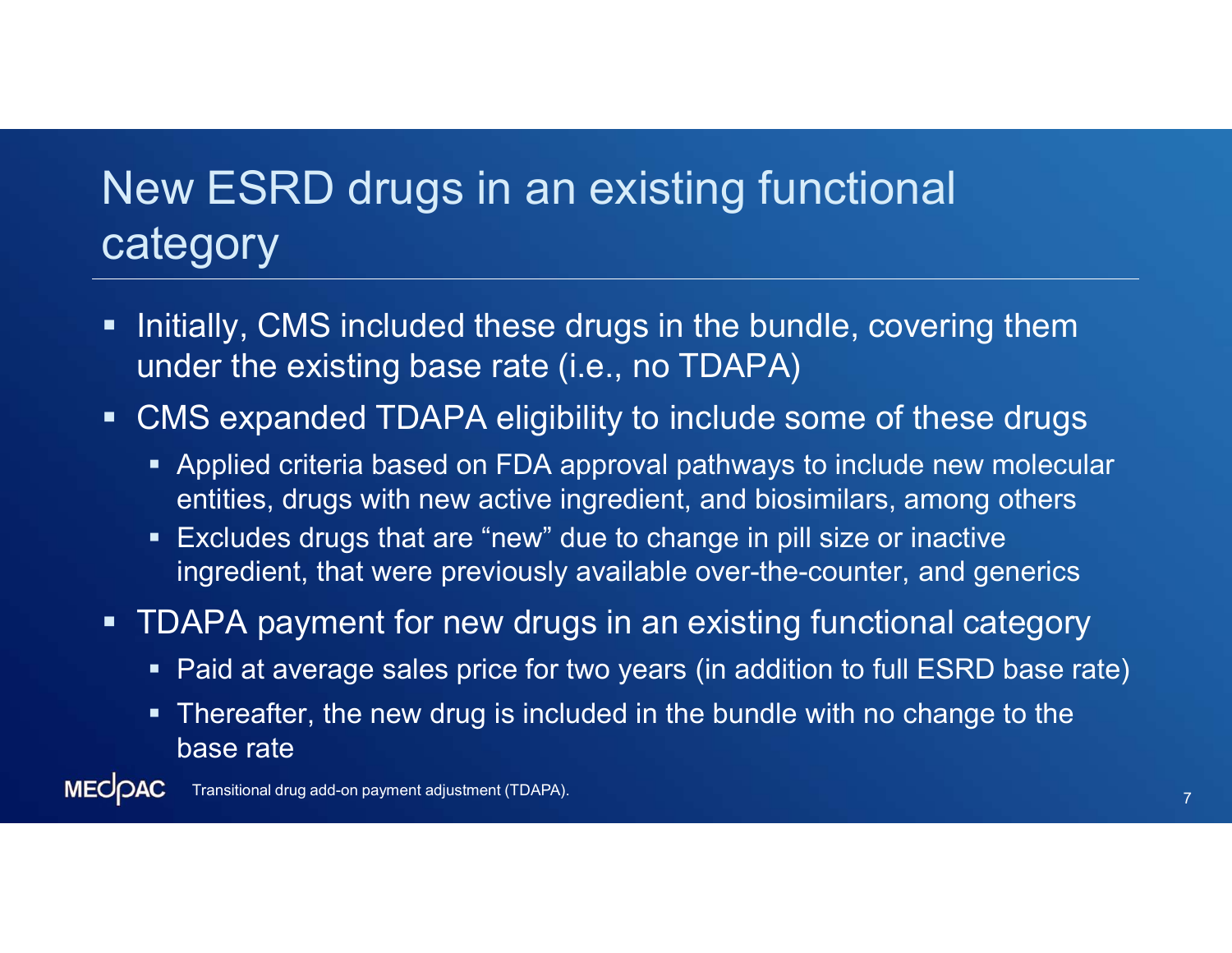## Payment issues with TDAPA policy for new drugs in an existing functional category

- **Paying separately for drugs in a functional category** temporarily unbundles the ESRD bundle
	- **Inhibits competition among drugs in the same functional category**
	- **Fails to provide an incentive to reduce new drug launch prices**
	- An ESA was introduced directly into the bundle in 2015: One-quarter of patients switched in the first year and ESA costs declined
- **TDAPA payment is duplicative of bundled payment** 
	- TDAPA covers full cost of the new drug in addition to the payment for the functional category already included in the base rate
	- **Paying TDAPA on a per unit basis in addition to the bundle increases the** incentive to provide TDAPA-covered drugs and may promote their overuse

**MECOAC** Transitional drug add-on payment adjustment (TDAPA). The contraction of the contraction of the contraction of  $\sim 8$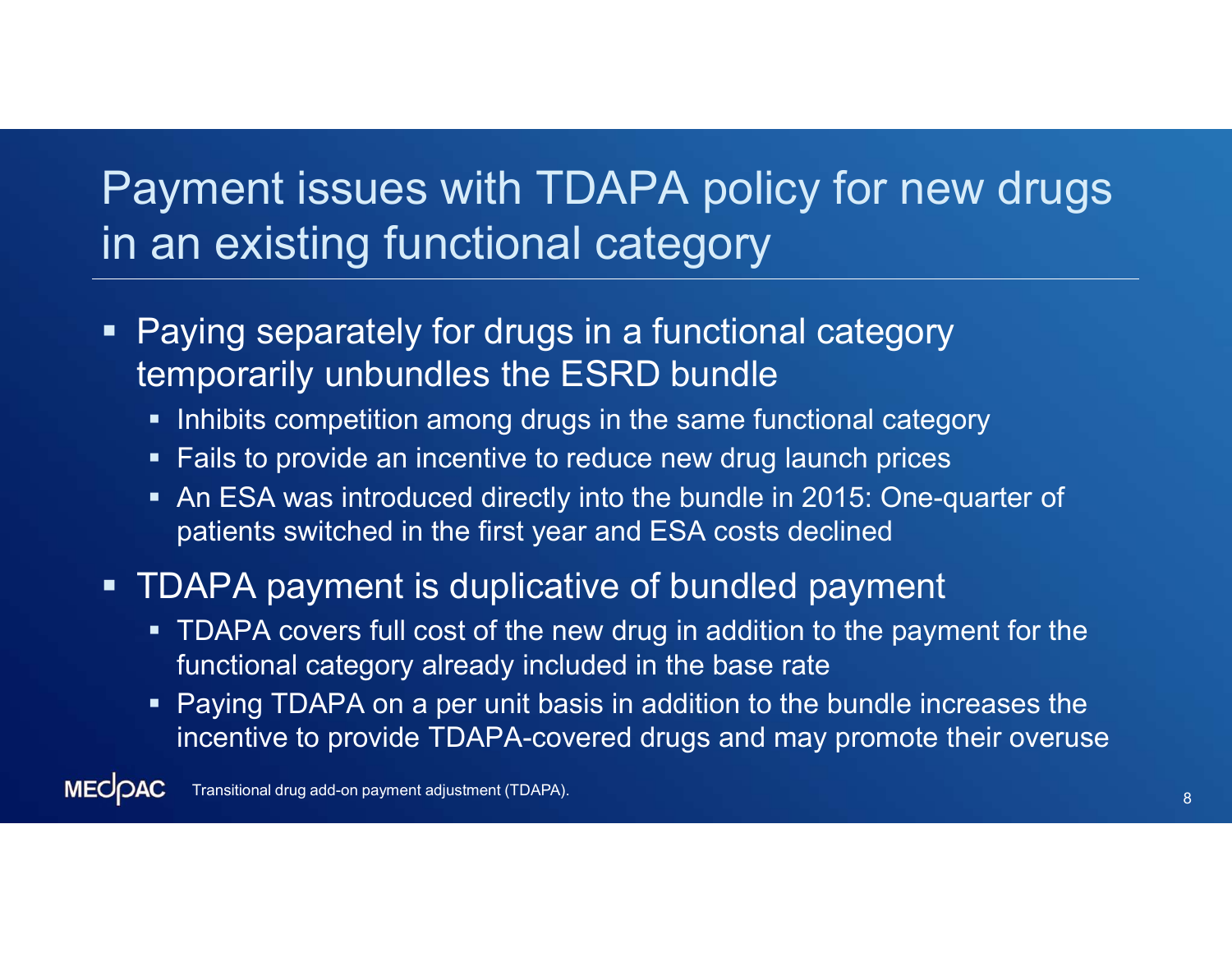## TDAPA will increase payment for new drugs that offer no clinical improvement

- CMS does not require new ESRD-related drugs to meet substantial clinical improvement (SCI) criteria
	- **SCI criteria applied to certain new technologies under inpatient and** outpatient payment systems, and to certain new ESRD equipment and supplies
- Paying separately for biosimilars negates their main value by removing them from the bundle for two years
	- Biosimilars are not designed to offer clinical improvement over the reference biologic
	- Biosimilars can reduce drug prices through competition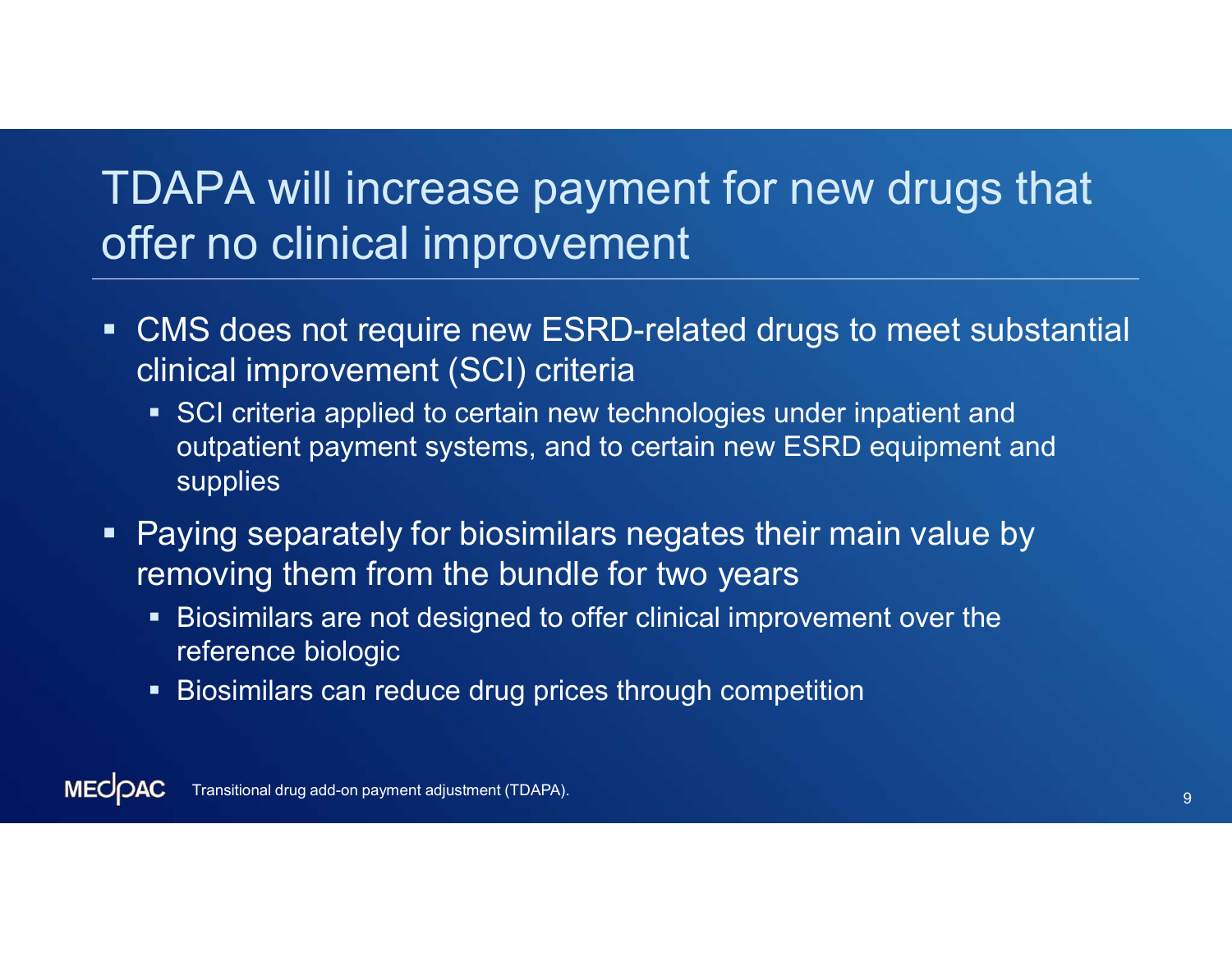## Improving payment for new drugs in an existing functional category: Policy Options

#### 1. Eliminate the TDAPA

 New drugs would be included in the bundle upon entering the market with no update to the base rate

#### OR

2. Limit the TDAPA to new drugs that offer clinical improvements

- Apply SCI criteria to new drugs that are in a functional category
- Reduce TDAPA payment by the cost of drugs in the same functional category already included in the bundle
- **Under either option, the TDAPA policy for drugs not in an existing** category would remain in place

**MECOAC** <sup>10</sup> Transitional drug add-on payment adjustment (TDAPA). Significant clinical improvement (SCI).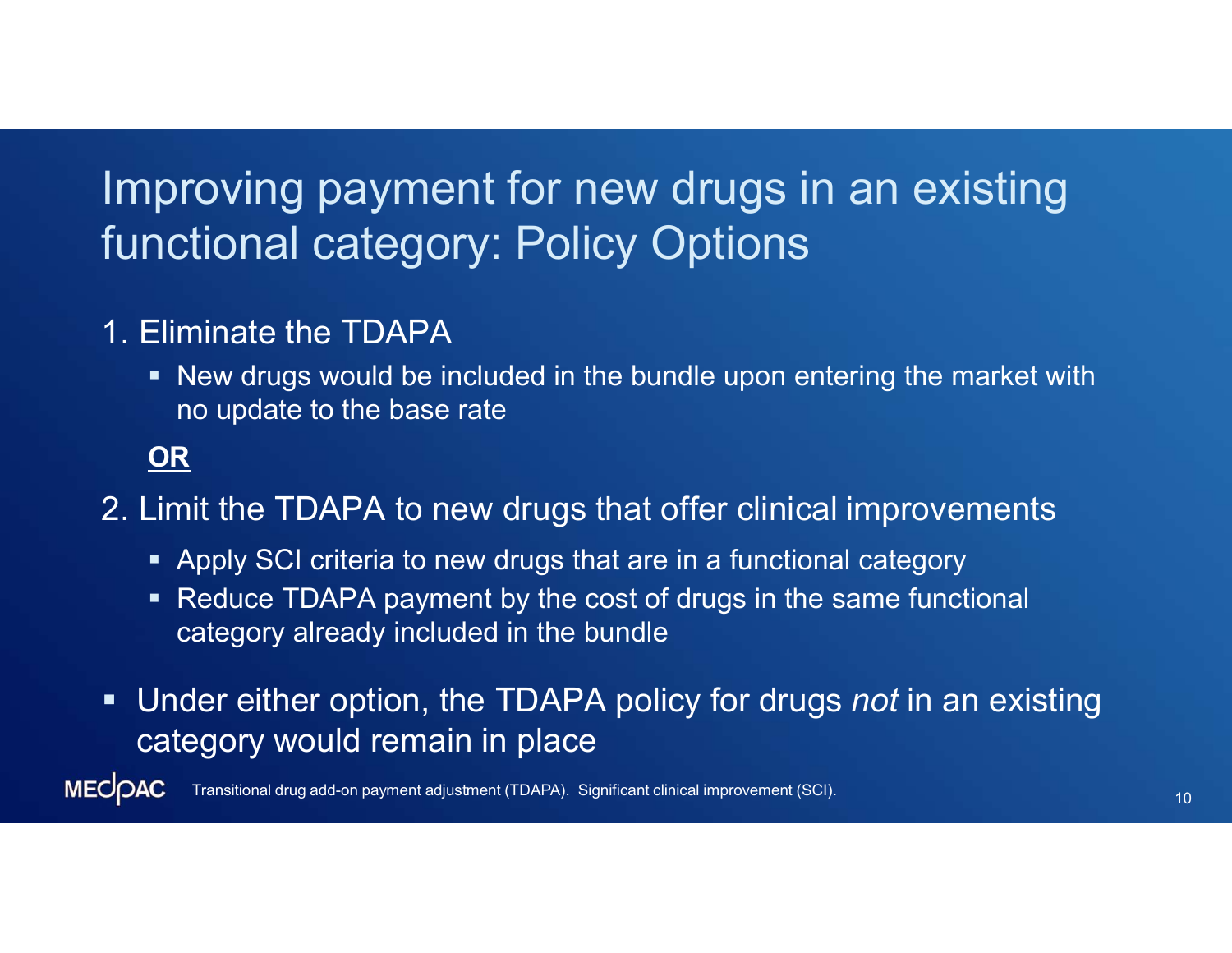### Potential changes to the ESRD bundle over time

- The ESRD bundle has been fairly stable over time
	- New drugs have been incorporated directly into the bundle in recent years
- New add-on payments may provide incentive to create new technologies:
	- **TDAPA for new drugs**
	- Transitional add-on payment adjustment for new and innovative equipment and supplies
		- Requires SCI criteria to be eligible for payment adjustment
- Some stakeholders are concerned that the base rate may become insufficient to support new drugs, equipment, and supplies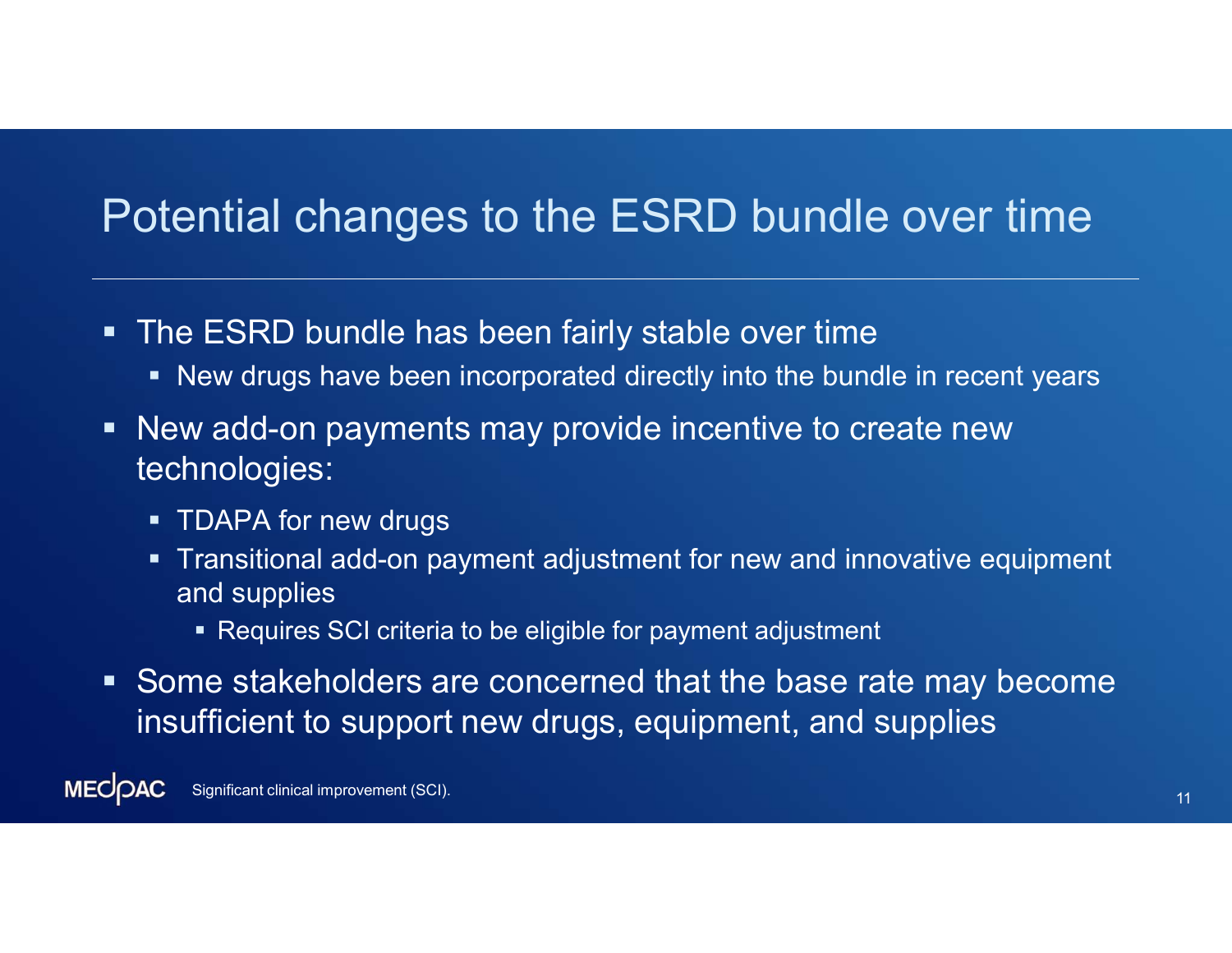### Addressing changes to the ESRD bundle

- The Commission monitors dialysis costs and payment adequacy, and makes recommendations to Congress every year
	- **If payments become insufficient, the Commission could consider a** recommendation to address the underlying issue
- **If warranted, the Commission could consider a recommendation to** rebase the ESRD PPS
	- Rebasing is the process of calculating a new base rate using current utilization patterns and prices
	- Rebasing the ESRD PPS requires Congressional authority
	- **For example, the Congress required the Secretary to rebase ESRD PPS in** 2014 due to changes in drug utilization

**MECOAC Prospective payment system (PPS).** The contract of the contract of the contract of the contract of the contract of the contract of the contract of the contract of the contract of the contract of the contract of the contra